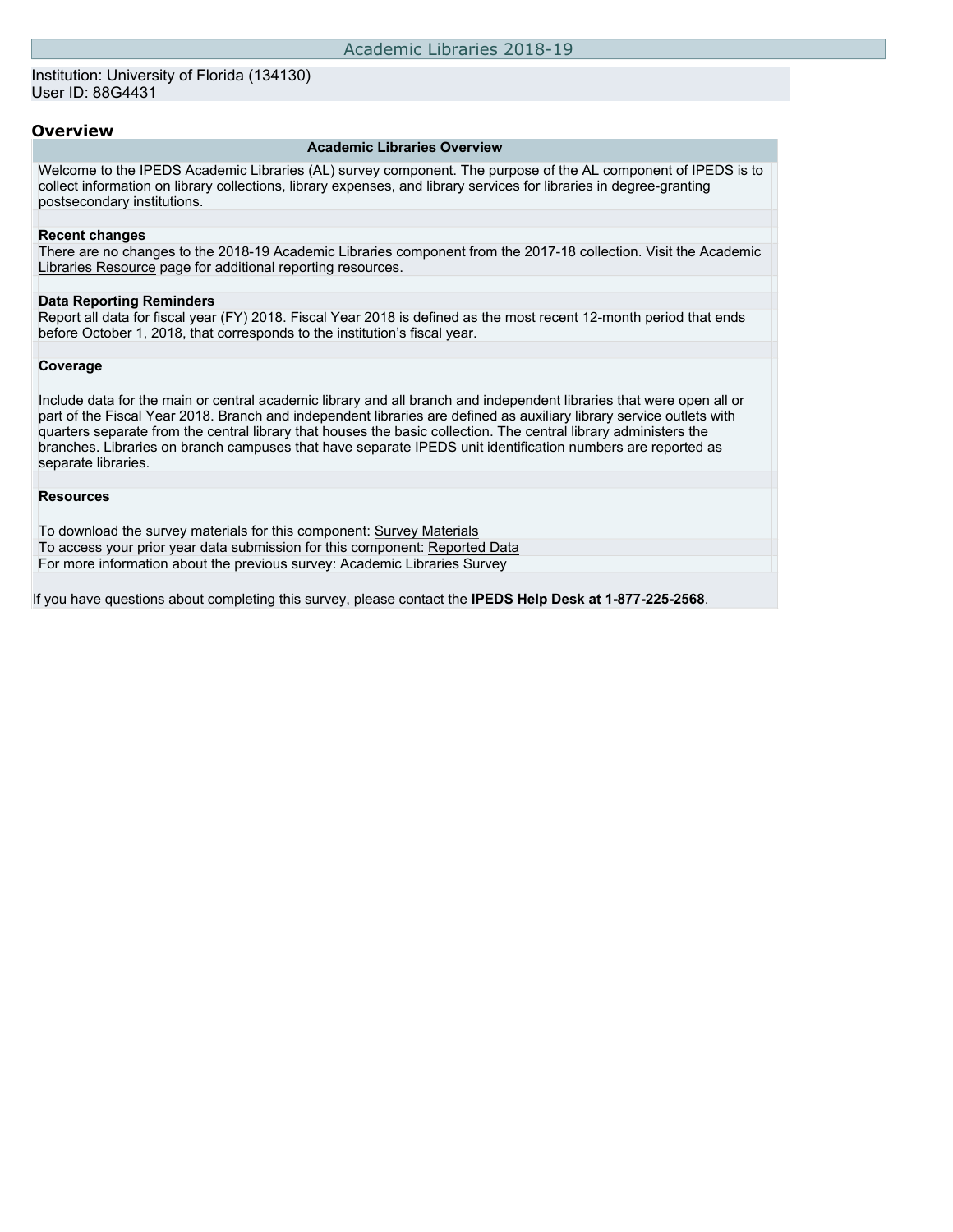Institution: University of Florida (134130) User ID: 88G4431

### **Parent child allocation factors**

The **Academic Libraries survey** report submitted under this UnitID is a combined report that includes data for all the locations listed below. Because this is a combined report, you must provide allocation factors that indicate how the data should be distributed among all included institutions. Allocation factors are percentages. The allocation factors you provide will be used to allocate reported data to each component location and create derived variables for the **IPEDS Data Feedback Reports**.

Enter allocation factors in the spaces provided; use whole numbers only. Percentages must add to 100%. You may not leave any cell blank. You will not be able to lock your data if this section is not completed.

| <b>UnitID</b>                                                                                                                                                                                                                                                                         | Name of Institution          | City, State     | <b>Allocation factor</b> | 2017-18<br><b>Allocation</b><br>factor |  |  |
|---------------------------------------------------------------------------------------------------------------------------------------------------------------------------------------------------------------------------------------------------------------------------------------|------------------------------|-----------------|--------------------------|----------------------------------------|--|--|
| 134130                                                                                                                                                                                                                                                                                | University of Florida        | Gainesville, FL | 100<br>$\frac{0}{0}$     | 100                                    |  |  |
| 484473                                                                                                                                                                                                                                                                                | University of Florida-Online | Gainesville, FL | $\frac{0}{0}$            | Ω                                      |  |  |
|                                                                                                                                                                                                                                                                                       |                              | Total:          | 100<br>$\frac{0}{0}$     |                                        |  |  |
| If this list of institutions is not complete, or is incorrect in any way, or if you would like to report data for each<br>component institution instead of submitting a combined report, or if you have any questions or concerns,<br>please call the Help Desk at<br>1-877-225-2568. |                              |                 |                          |                                        |  |  |
| You may use the space below to <b>provide context</b> for the data you've reported above.                                                                                                                                                                                             |                              |                 |                          |                                        |  |  |
|                                                                                                                                                                                                                                                                                       |                              |                 |                          |                                        |  |  |
|                                                                                                                                                                                                                                                                                       |                              |                 |                          |                                        |  |  |
|                                                                                                                                                                                                                                                                                       |                              |                 |                          |                                        |  |  |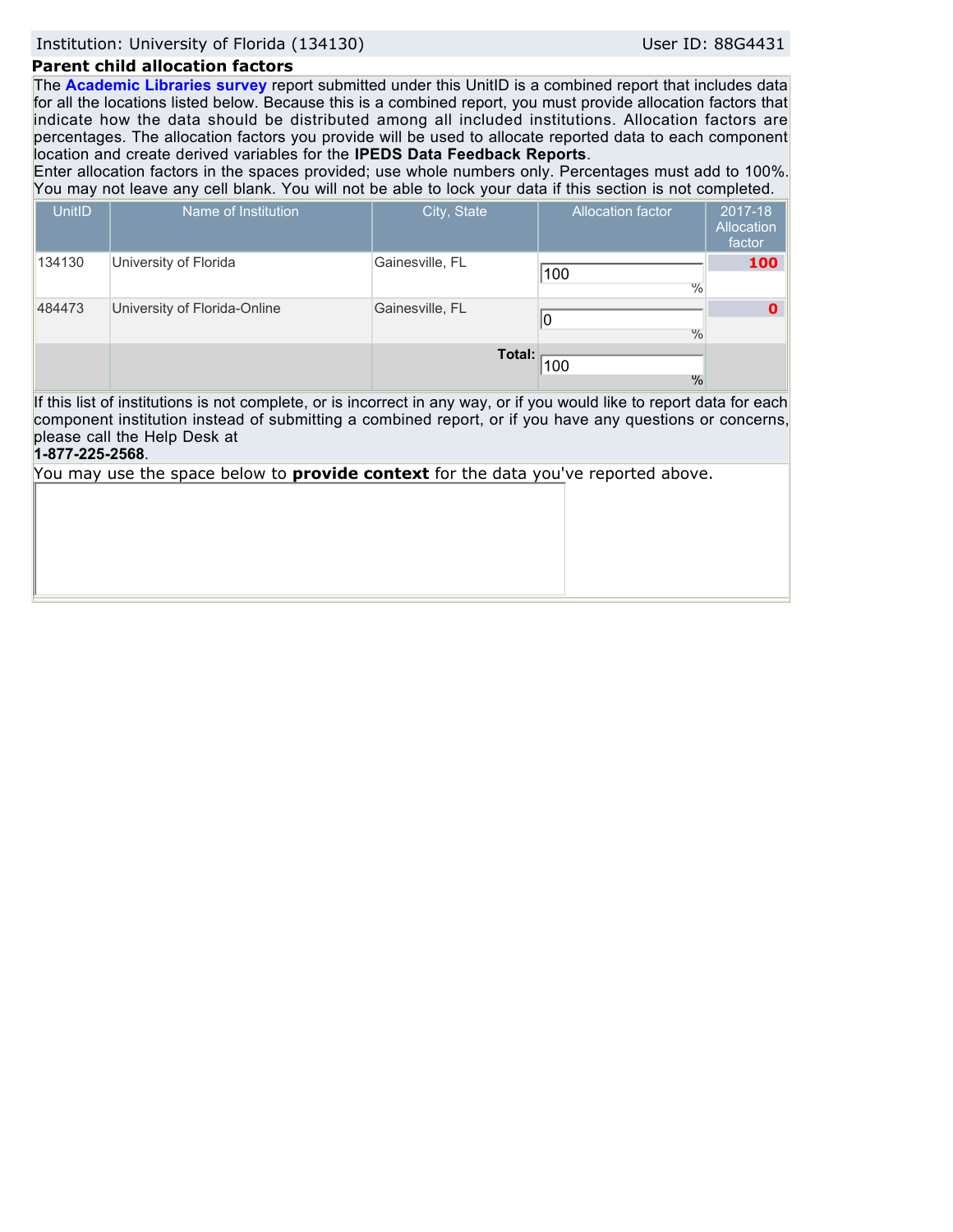| Institution: University of Florida (134130)<br>User ID: 88G4431                             |                                    |  |  |  |  |
|---------------------------------------------------------------------------------------------|------------------------------------|--|--|--|--|
| <b>Screening Questions</b><br>Were your annual total library expenses for Fiscal Year 2018: |                                    |  |  |  |  |
|                                                                                             |                                    |  |  |  |  |
| Less than \$100,000                                                                         | Greater than or equal to \$100,000 |  |  |  |  |
|                                                                                             |                                    |  |  |  |  |
| Is the library collection entirely electronic?                                              |                                    |  |  |  |  |
| $\odot$ No                                                                                  | Yes                                |  |  |  |  |
|                                                                                             |                                    |  |  |  |  |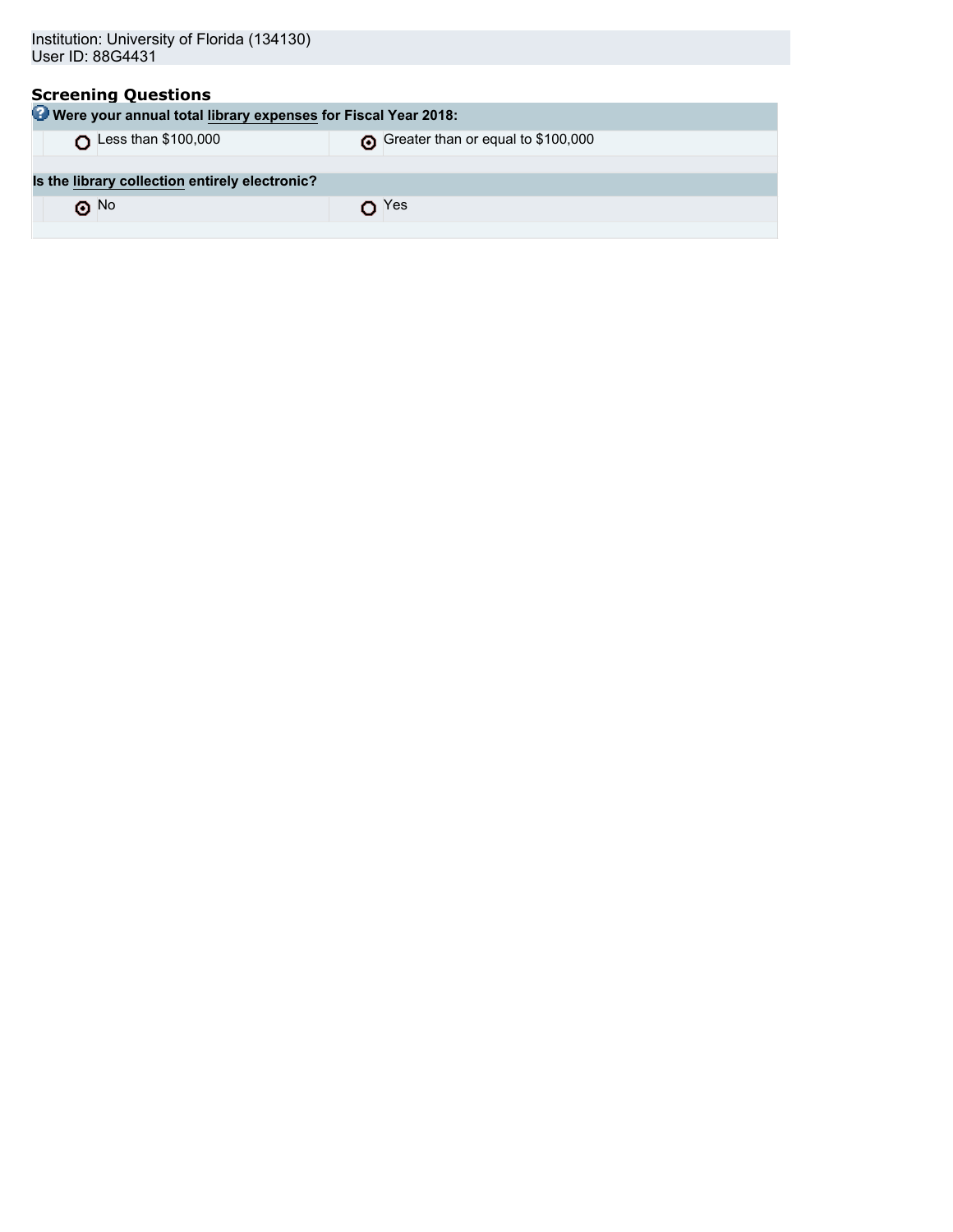| <b>Library Collections/Circulation and Interlibrary Loan Services</b>                                           |                                                                               |                             |                           |                             |              |  |  |
|-----------------------------------------------------------------------------------------------------------------|-------------------------------------------------------------------------------|-----------------------------|---------------------------|-----------------------------|--------------|--|--|
|                                                                                                                 |                                                                               | Section I:                  |                           |                             |              |  |  |
| For all degree-granting institutions<br>with library expenses >0 and/or access to a library collection          |                                                                               |                             |                           |                             |              |  |  |
| NOTE - This section of the survey collects data on selected types of material. It does not cover all materials. | Report the total number of each category held at the END of Fiscal Year 2018. |                             |                           |                             |              |  |  |
| <b>Library Collections</b>                                                                                      | <b>Physical</b>                                                               |                             | <b>Digital/Electronic</b> |                             | <b>Total</b> |  |  |
|                                                                                                                 |                                                                               | <b>Prior Year</b><br>Amount |                           | <b>Prior Year</b><br>Amount |              |  |  |
| <b>Books</b>                                                                                                    | 5,166,684                                                                     | 5,570,229                   | 1,493,534                 | 1,490,673                   |              |  |  |
| Databases                                                                                                       |                                                                               |                             | $\bigcirc$ 1,092          | 827                         |              |  |  |
| Media                                                                                                           | 827,509                                                                       | 663,656                     | 157.019                   | 148,349                     |              |  |  |
| Serials                                                                                                         | $\bigcirc$ 2.932                                                              | 1,978                       | 145,820                   | 145,196                     |              |  |  |
| <b>Total</b>                                                                                                    | 5,997,125                                                                     | 6,235,863                   | 1,797,465                 | 1,785,045                   | 7,794,590    |  |  |
|                                                                                                                 |                                                                               |                             |                           |                             |              |  |  |
| <b>C</b> Library Circulation                                                                                    | 109,408                                                                       | 128,875                     | 1,511,582                 | 1,387,621                   | 1,620,990    |  |  |
|                                                                                                                 |                                                                               |                             |                           |                             |              |  |  |
| Does your institution have Interlibrary Loan Services ?                                                         |                                                                               |                             |                           |                             |              |  |  |
| $O$ No                                                                                                          |                                                                               |                             |                           |                             |              |  |  |
|                                                                                                                 |                                                                               |                             |                           |                             |              |  |  |

| $\odot$ Yes                                                           |                   |                          |
|-----------------------------------------------------------------------|-------------------|--------------------------|
| <b>Interlibrary Loan Services</b>                                     | <b>Number</b>     | <b>Prior Year Amount</b> |
| Total interlibrary loans and documents provided to<br>other libraries | $\bullet$ 8.818   | 24.753                   |
| Total interlibrary loans and documents received                       | $\bigcirc$ 21.449 | 44.591                   |

**You may use the space below to provide context for the data you've reported above.This context box will not be posted on the [College Navigator Website.](http://nces.ed.gov/collegenavigator/)**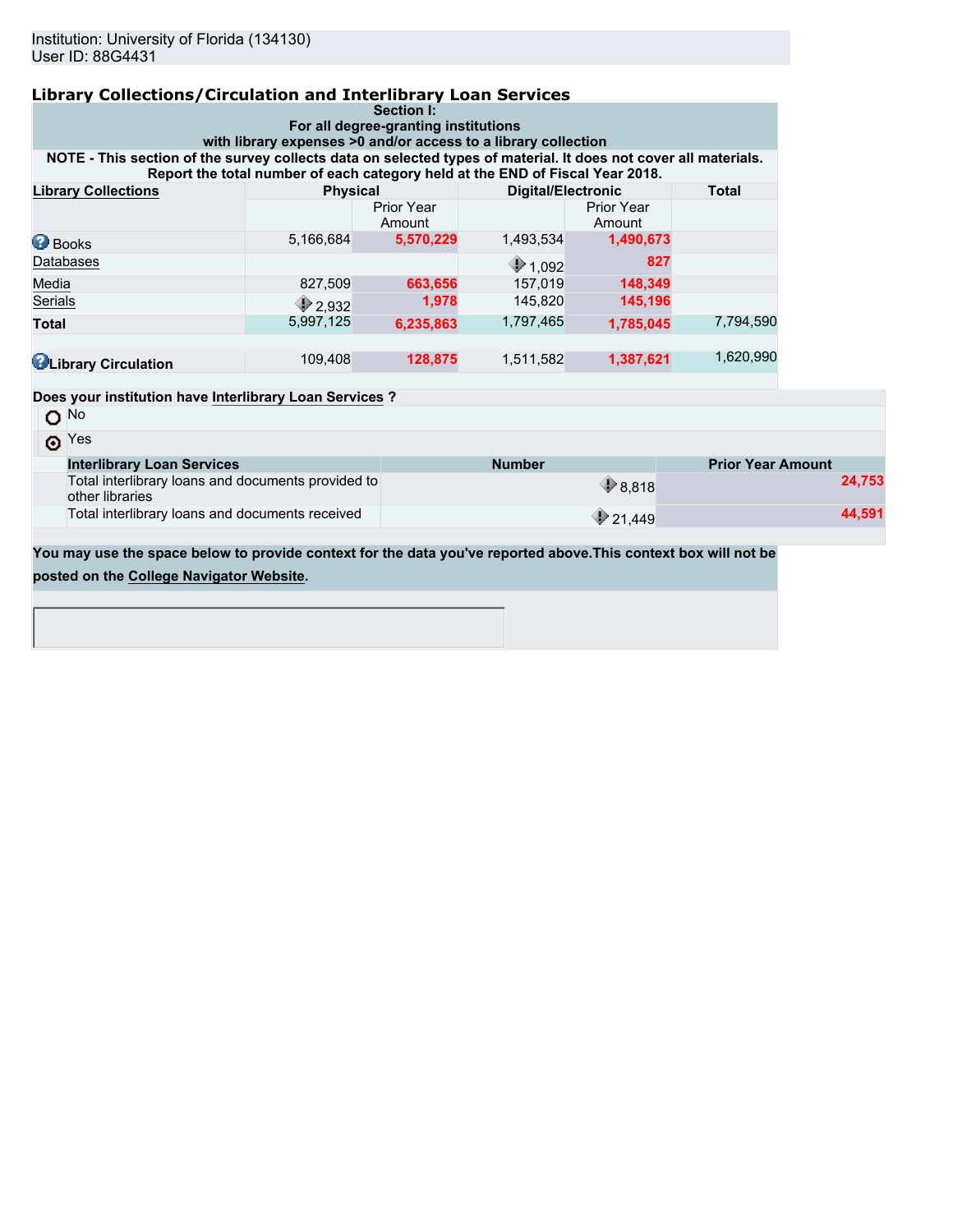| <b>Expenses</b>                                                                                                |                       |                          |
|----------------------------------------------------------------------------------------------------------------|-----------------------|--------------------------|
| <b>Section II:</b>                                                                                             |                       |                          |
| For degree-granting institutions with<br>library expenses >= \$100,000                                         |                       |                          |
| Library expenses should be reported for the most recent 12-month period that corresponds to your institution's |                       |                          |
| fiscal year that ends before October 1, 2018.                                                                  |                       |                          |
|                                                                                                                |                       | <b>Prior Year Amount</b> |
| Undicate the number of branch and independent<br><b>libraries</b><br>(exclude the main or central library).    | 8                     | 8                        |
|                                                                                                                |                       |                          |
| <b>DExpenses</b>                                                                                               | <b>Amount</b>         |                          |
| Total salaries and wages for the library staff                                                                 | 15,772,311            | 14,370,964               |
|                                                                                                                |                       |                          |
| Are staff fringe benefits paid out of the library budget?                                                      |                       |                          |
| $O$ No                                                                                                         |                       |                          |
| <b>Total Fringe benefits</b><br>$\odot$ Yes                                                                    | 4,608,062             | 4,590,630                |
| <b>Materials/services expenses</b>                                                                             |                       |                          |
| One-time purchases of books, serial back-files, and other                                                      | 1,516,389             |                          |
| materials                                                                                                      |                       |                          |
| Ongoing commitments to subscriptions                                                                           | 11,896,414            |                          |
| All other materials/services costs                                                                             | 273.196<br>13.685.999 |                          |
| <b>Total materials/services expenses</b>                                                                       |                       | 14,296,660               |
| <b>Operations and maintenance expenses</b>                                                                     |                       |                          |
| <b>Preservation services</b>                                                                                   | 8,225                 |                          |
| All other operations and maintenance expenses                                                                  | 4.469.316             |                          |
| Total operations and maintenance expenses                                                                      | 4,477,541             | 3,858,127                |
| <b>Total Expenses</b>                                                                                          | 38,543,913            | 37,116,381               |
| <b>Total Expenses (minus Fringe Benefits)</b>                                                                  | 33,935,851            | 32,525,751               |
|                                                                                                                |                       |                          |

**You may use the space below to provide context for the data you've reported above.This context box will not be posted on the [College Navigator Website.](http://nces.ed.gov/collegenavigator/)**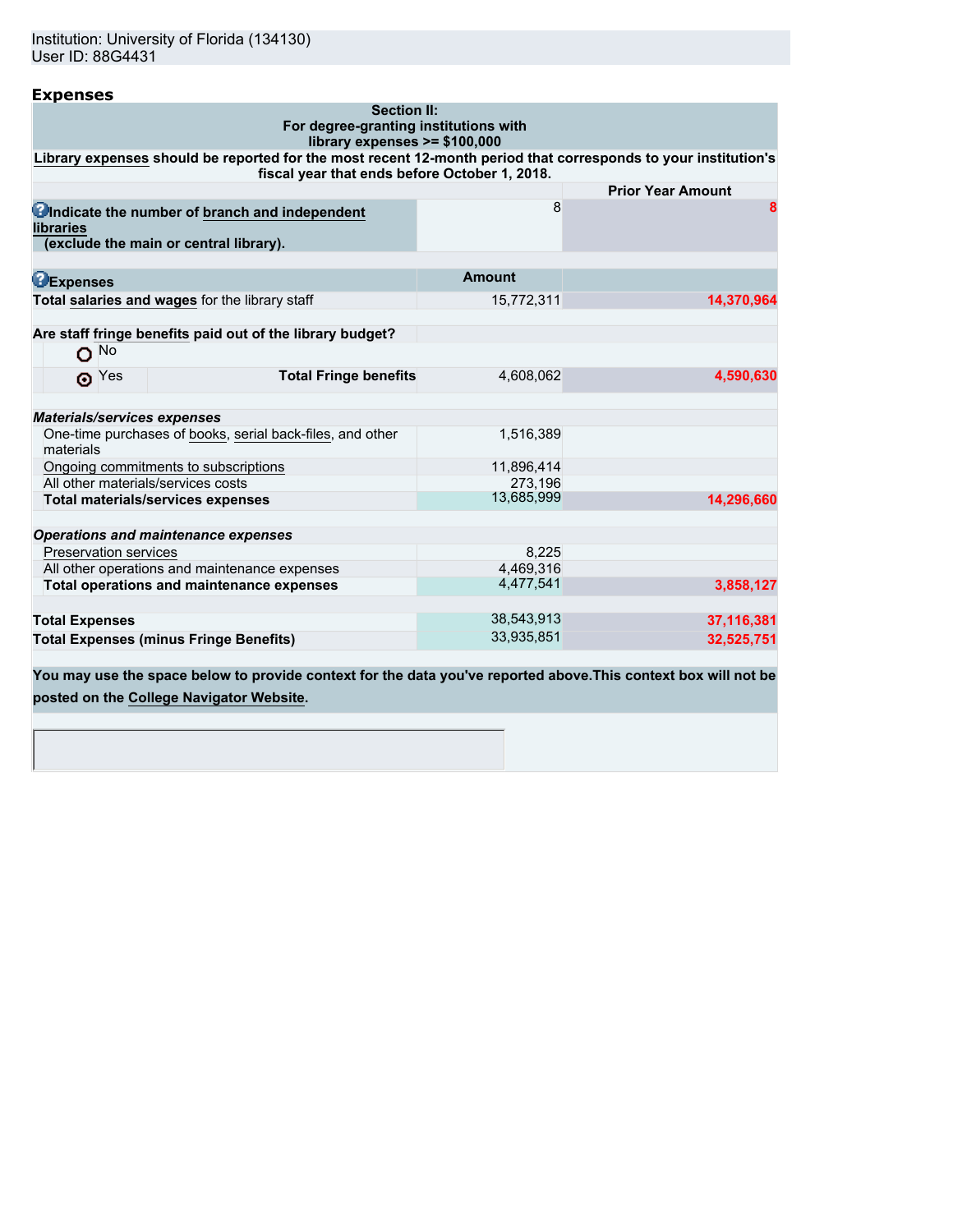### **Prepared by**

The name of the preparer is being collected so that we can follow up with the appropriate person in the event that there are questions concerning the data. The Keyholder will be copied on all email correspondence to other preparers. The time it took to prepare this component is being collected so that we can continue to improve our estimate of the reporting burden associated with IPEDS. Please include in your estimate the time it took for you to review instructions, query and search data sources, complete and review the component, and submit the data through the Data Collection System.

| Thank you for your assistance.                                                                                                    |                                            |  |                                                            |                      |  |                                            |
|-----------------------------------------------------------------------------------------------------------------------------------|--------------------------------------------|--|------------------------------------------------------------|----------------------|--|--------------------------------------------|
|                                                                                                                                   |                                            |  |                                                            |                      |  |                                            |
| This survey component was prepared by:                                                                                            |                                            |  |                                                            |                      |  |                                            |
|                                                                                                                                   | Keyholder                                  |  | <b>SFA Contact</b>                                         |                      |  | <b>HR Contact</b>                          |
|                                                                                                                                   | <b>Finance Contact</b>                     |  | Academic Library Contact                                   |                      |  | Other                                      |
|                                                                                                                                   | Name: Laura Spears                         |  |                                                            |                      |  |                                            |
|                                                                                                                                   | Email: laura.spears@ufl.edu                |  |                                                            |                      |  |                                            |
|                                                                                                                                   |                                            |  |                                                            |                      |  |                                            |
| How many staff from your institution only were involved in the data collection and reporting process of this<br>survey component? |                                            |  |                                                            |                      |  |                                            |
|                                                                                                                                   | 15.00 Number of Staff (including yourself) |  |                                                            |                      |  |                                            |
|                                                                                                                                   |                                            |  |                                                            |                      |  |                                            |
| How many hours did you and others from your institution only spend on each of the steps below when                                |                                            |  |                                                            |                      |  |                                            |
| responding to this survey component?                                                                                              |                                            |  |                                                            |                      |  |                                            |
|                                                                                                                                   |                                            |  |                                                            |                      |  |                                            |
| Exclude the hours spent collecting data for state and other reporting purposes.                                                   |                                            |  |                                                            |                      |  |                                            |
| <b>Staff member</b>                                                                                                               | <b>Collecting Data</b><br><b>Needed</b>    |  | <b>Revising Data to Match</b><br><b>IPEDS Requirements</b> | <b>Entering Data</b> |  | <b>Revising and</b><br><b>Locking Data</b> |
| Your office                                                                                                                       | 8.00 hours                                 |  | 2.00 hours                                                 | 1.00 hours           |  | 1.00 hours                                 |
| <b>Other offices</b>                                                                                                              | 18.00 hours                                |  | 6.00 hours                                                 | 0.00 hours           |  | 0.00 hours                                 |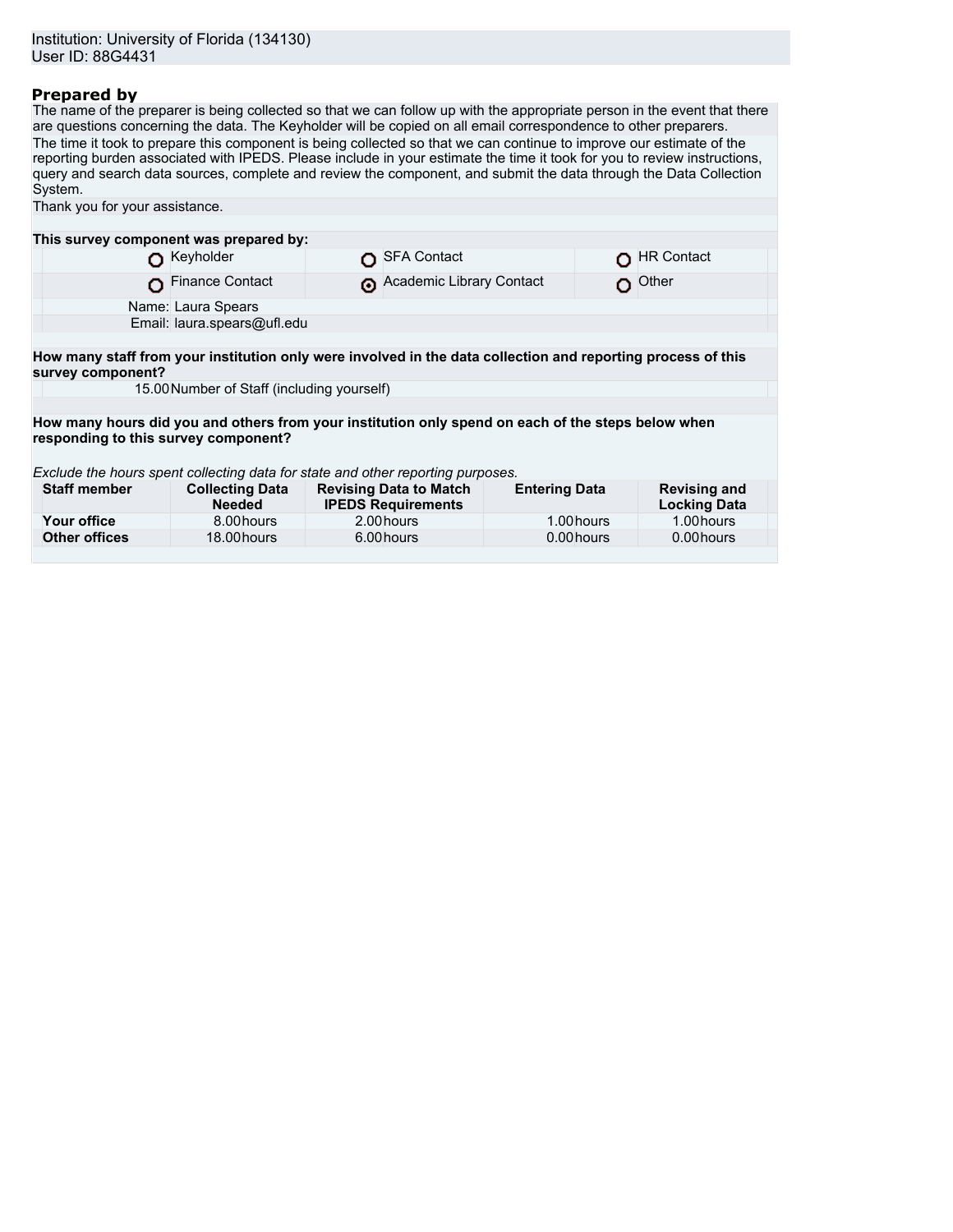### **Summary**

### **Academic Libraries Component Summary**

IPEDS collects important information regarding your institution. All data reported in IPEDS survey components become available in the IPEDS Data Center and appear as aggregated data in various Department of Education reports. Additionally, some of the reported data appears in your institution's Data Feedback Report (DFR). The purpose of this summary is to provide you an opportunity to view some of the data that, when accepted through the IPEDS quality control process, will appear on your DFR. Data Feedback Reports will be available through the [Data](https://nces.ed.gov/ipeds/use-the-data) [Center](https://nces.ed.gov/ipeds/use-the-data) and sent to your institution's CEO in November 2018.

Please review your data for accuracy. If you have questions about the data displayed below after reviewing the data reported on the survey screens, please contact the IPEDS Help Desk at: 1-877-225-2568 or ipedshelp@rti.org.

| Library<br><b>Collections/Circulation</b> | <b>Physical Collection</b> | Digital/Electronic<br><b>Collection</b> |
|-------------------------------------------|----------------------------|-----------------------------------------|
| <b>Books</b>                              | 5,166,684                  | 1,493,534                               |
| <b>Databases</b>                          |                            | 1,092                                   |
| Media                                     | 827,509                    | 157,019                                 |
| <b>Serials</b>                            | 2,932                      | 145,820                                 |
| <b>Total Collection</b>                   | 5,997,125                  | 1,797,465                               |
|                                           |                            |                                         |
| <b>Total Circulation</b>                  | 109,408                    | 1,511,582                               |

| <b>Expenses</b>                        | <b>Amount</b> |
|----------------------------------------|---------------|
| Salaries and wages                     | \$15,772,311  |
| Fringe benefits                        | \$4,608,062   |
| Materials/services expenses            | \$13,685,999  |
| Operations and<br>maintenance expenses | \$4,477,541   |
| Total expenses                         | \$38,543,913  |